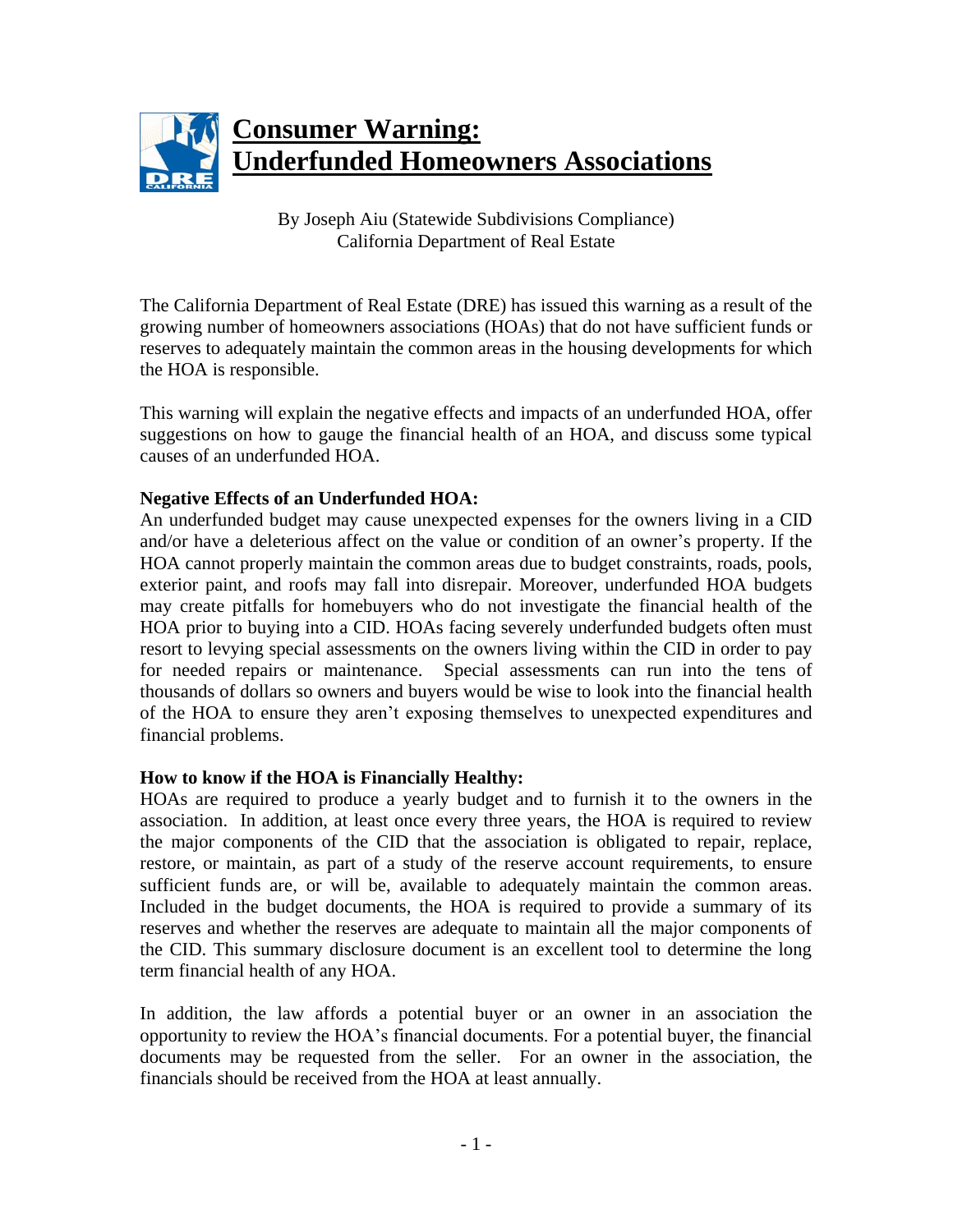#### **Typical Causes of HOA Underfunding:**

Foreclosures are a significant cause of underfunded HOA budgets. Homeowners in foreclosure often do not make their assessment payments. Due to the length of the foreclosure process, the non-payment of assessments may cover a period of 90 days to a few years. Although HOAs have the ability to place a lien against a homeowner's property for non-payment of assessments, HOA liens are often extinguished at the foreclosure sale because the value of the property is insufficient to pay off all the liens against the property. This is especially true in cases where the value of the property is less than the mortgage. The end result is the HOA ends up with less than the projected assessment income, which leads to an underfunded budget.

Inadequate planning on behalf of an HOA board can also lead to an underfunded budget. In instances where a CID or HOA is facing dire economic conditions, an HOA board may succumb to the pressure of its association members and not increase assessments or even reduce assessments and forego on-going maintenance. These types of bad decisions inevitably result in the HOA levying special assessments against the owners to address health and safety issues that arise from neglect. In addition, reduced care and upkeep of a CID's common areas result in the inability to sell or secure financing because of the dilapidated condition of the property.

HOAs that rely on inadequate assessment collection procedures usually suffer from insufficient funding to satisfy their financial obligations. For example, homeowners who are not in foreclosure but refuse to pay their assessments may rely on the association's poor collection process as a way to delay making their assessment payments. This may result in a "domino effect" where other members stop paying their assessments under the rationale that since others are not paying, why should they.

## **What to be Aware of when a CID has an Underfunded Budget:**

- Special assessments. Inevitably, underfunded budgets lead to special assessments as mentioned above. This is the common method HOAs use to satisfy financial obligations. While an HOA is limited on how much it can increase assessments typically 5% per year - a special assessment can be assessed in order to resolve a health and safety issue. This means the entire cost to make a repair can be levied against all its members, or members who are paying assessments. Special assessments can be tens of thousands of dollars.
- Inability to sell or declining property values. It can be very difficult to sell a  $\bullet$ home if the HOA's assets are inadequate to satisfy its financial obligations. Buyers will be leery of special assessments and/or increased monthly assessments. Moreover, property values may depreciate dramatically because of deferred maintenance and inadequate funds to satisfy financial obligations.
- Inability to secure financing. Lenders (subject to underwriting guidelines from  $\bullet$ Fannie Mae or Freddie Mac) may deny funding loans whenever an association funds less than 10% of its operating funds into its reserves. In addition, lenders